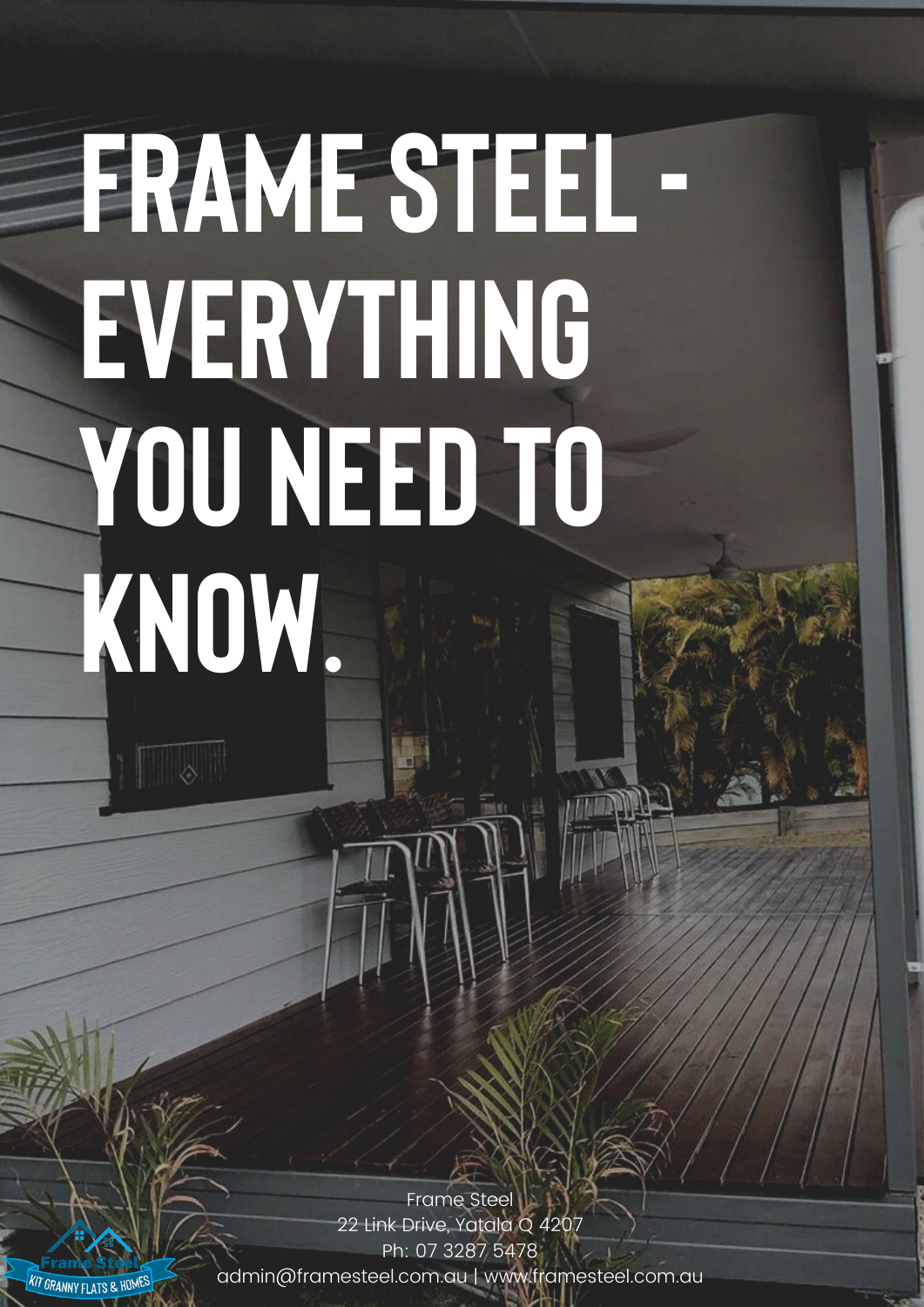



Frame Steel - South East Queensland & New South Wales granny flat experts Here at Frame Steel, we offer a full range of customisable designs to suit a range of applications. Because of this, Frame Steel Granny Flats are your one stop shop for granny flats & studios.

As our kit granny flats are manufactured and shipped from our factory in Brisbane & all drafting completed in-house, we are more than happy to quote on custom steel frame granny flats for the owner builder.

To make our kits easier to install, all of our internal & external wall frames & roof trusses in our Standard Range come delivered pre-assembled & ready to stand.

All frames are also clearly marked to enable simple & efficient construction. In addition to our fantastic designs & simple construction, all of our frames that we supply are Engineer Certified Australian made Steel Framing.

Designed using the latest computerised drafting software, our steel framed granny flat kits comply with the Australian Building Code.

Unlike other steel frames, our granny flats are manufactured with a 70mm C Section steel framing system that is screwed and pre-braced square, ready to stand.

Our DIY Kit Granny Flats are designed for the 'Do It Yourself' person or the person

who wishes to sub-contract either all or part of the work.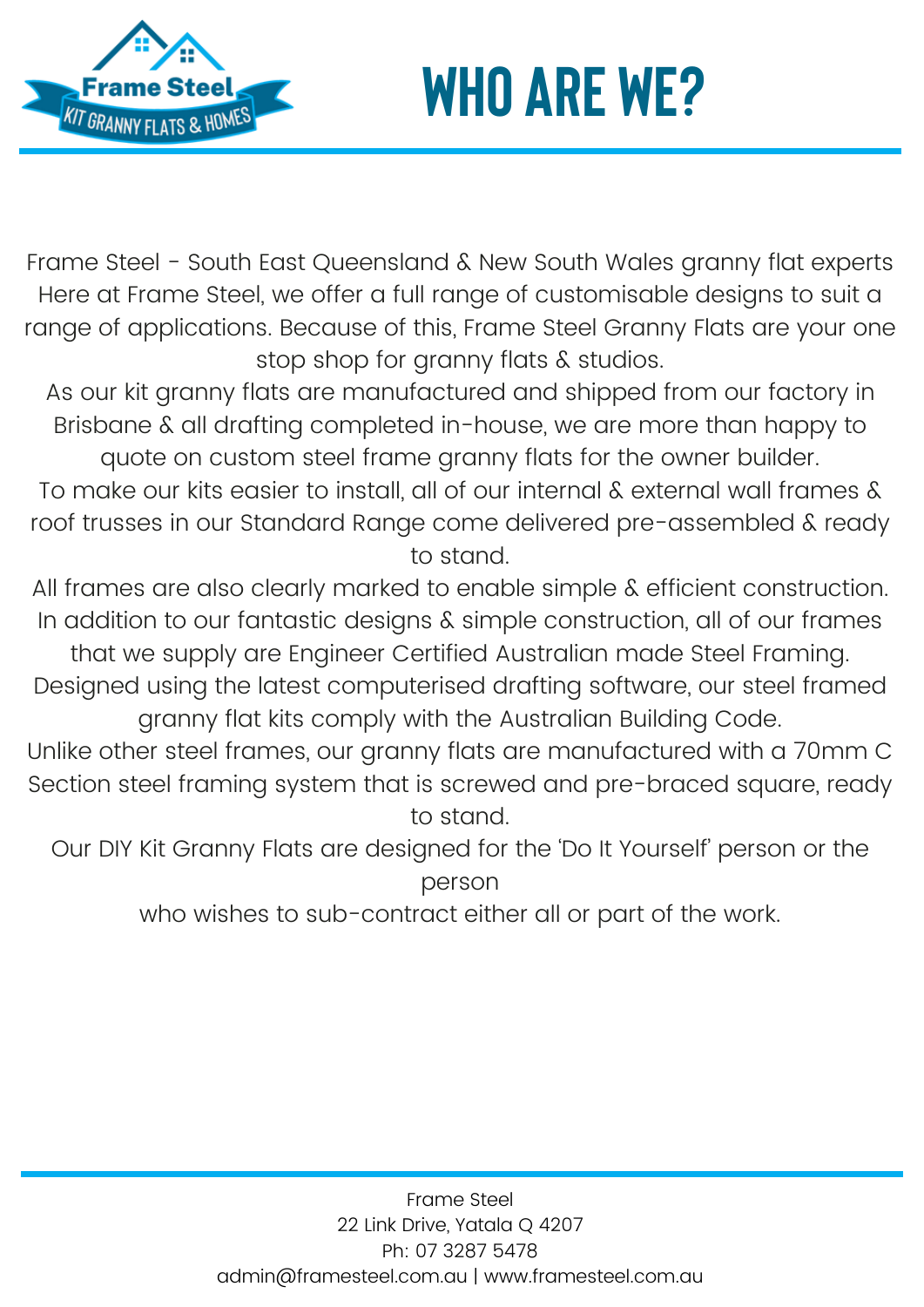

# **WHAT DO WESUPPLY?**

### **base diy kit**

- Pre Assembled 70mm Steel Wall Frames
- Pre Assembled 70mm Steel Trusses
- Steel Ceiling Battens
- Steel Roof Battens
- Fastener Kit
- Eaves & Eave Lining as Specified
- 2.55m High Ceilings
- N2 Wind Rating
- Sliding Glass Windows as Per the Plan
- Sliding Glass Door/s as Per the Plan
- External Timber Hinged Door (if shown on plan)
- CGI Roof Sheets, Metal Gutter, Metal Fascia & all Roofing Accessories
- Horizontal CGI Wall Sheets & Flashings

### **INTERNAL FITOUT KIT**

- 10mm plasterboard for ceilings and walls including all fixings, paper joint tape, setting compound and external metal corners
- 10mm Wet Area Plasterboard for wet areas & deck ceilings (if shown on plan)
- 90mm Cornice & Adhesives
- Internal Redicote Hollow Core Doors inc Jambs, Hinges & Lever Handles
- 42x12mm Architraves
- 68x12mm Bullnose Skirting
- Robe & Linen Cupboard Supports & Shelving
- Chrome Hanging Rails for Robes
- 55mm Roof Blanket Insulation
- Thermal Break
- RI.5 Glasswool Batts for External Walls

### **OPTIONAL EXTRAS**

- Option to upgrade to HardiePlank 230W FC Weatherboard in Smooth or Woodgrain
- Engineering Certificate (Form 15) available for an additional charge
- Bluescope ColorBond CGI Roof & Wall Sheets are available for an additional charge. Applies for all kits supplied outside of SE QLD.

Frame Steel 22 Link Drive, Yatala Q 4207 Ph: 07 3287 5478 admin@framesteel.com.au | www.framesteel.com.au

### **STEEL FLOOR SYSTEM**

- Steel C-Purlin Bearers
- Steel C-Purlin Joists
- Yellow Tongue Flooring
- FC Tile Underlay for Bathroom/s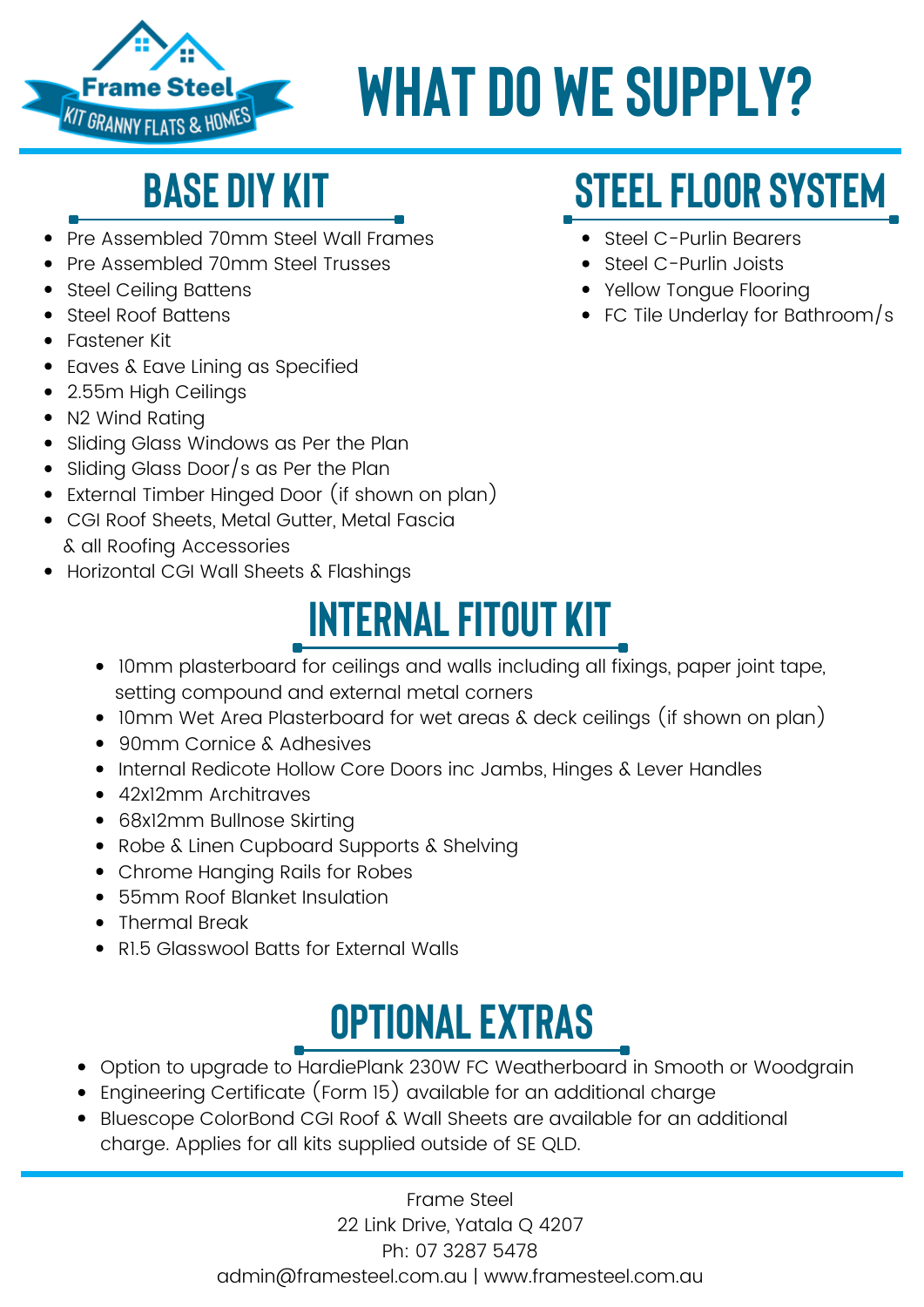

# **EXCLUSIONS LIST**

Below is a list of items that we do not supply with our kits. Please note that this is mostly comprehensive, but we may have forgotten some things.

- Engineering of foundations (slab or footing engineering)
- Energy Efficiency Certificate/BASIX Certificate
- Council Application Lodgement
- Site Specific Plans (site plan, site elevations, contour surveys etc)
- Soil Tests
- Foundations (footings or slab)
- Malthoid (membrane between slab & frame. Only required for slab construction)
- Electrical wiring/light fittings/power points etc.
- Plumbing fittings/tapware/pipes etc.
- Sinks/Basins/Tubs
- Toilets
- Showers & Baths
- Shower Screens
- Appliances (oven, stove, dishwasher etc.)
- Wardrobe Doors
- Kitchen Cabinetry
- Vanities/Laundry Cabinets
- Mirrors
- Floor Coverings (carpet, lino, tiles etc.)
- Paint
- Waterproofing items
- Downpipes
- Insect/Security Screens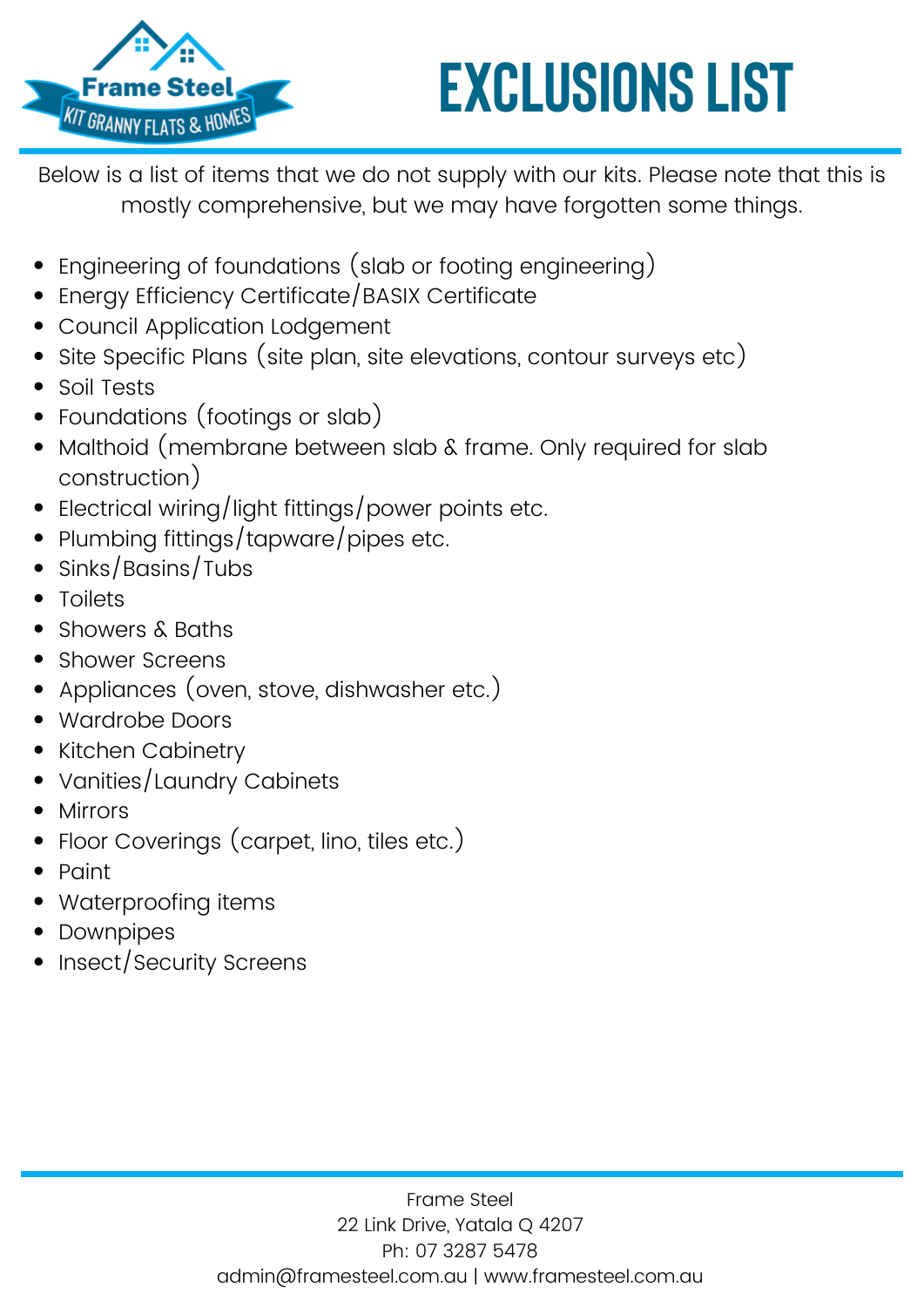

**CHECK OUT OUR PAYMENT TERMS:** 

### 20% Deposit

Layout, Elevations (changes can be made for the initial floor plan & elevations prior to proceeding to engineering), Engineering Drawings, Chassis Layout (if purchasing with a chassis), Form 15 (if purchasing) & Delivery Date Supplied.

### 40% Manufacturing Payment

Due 8 weeks prior to delivery to start manufacture.

### 40% Balance Payment

Due 2 weeks prior to delivery.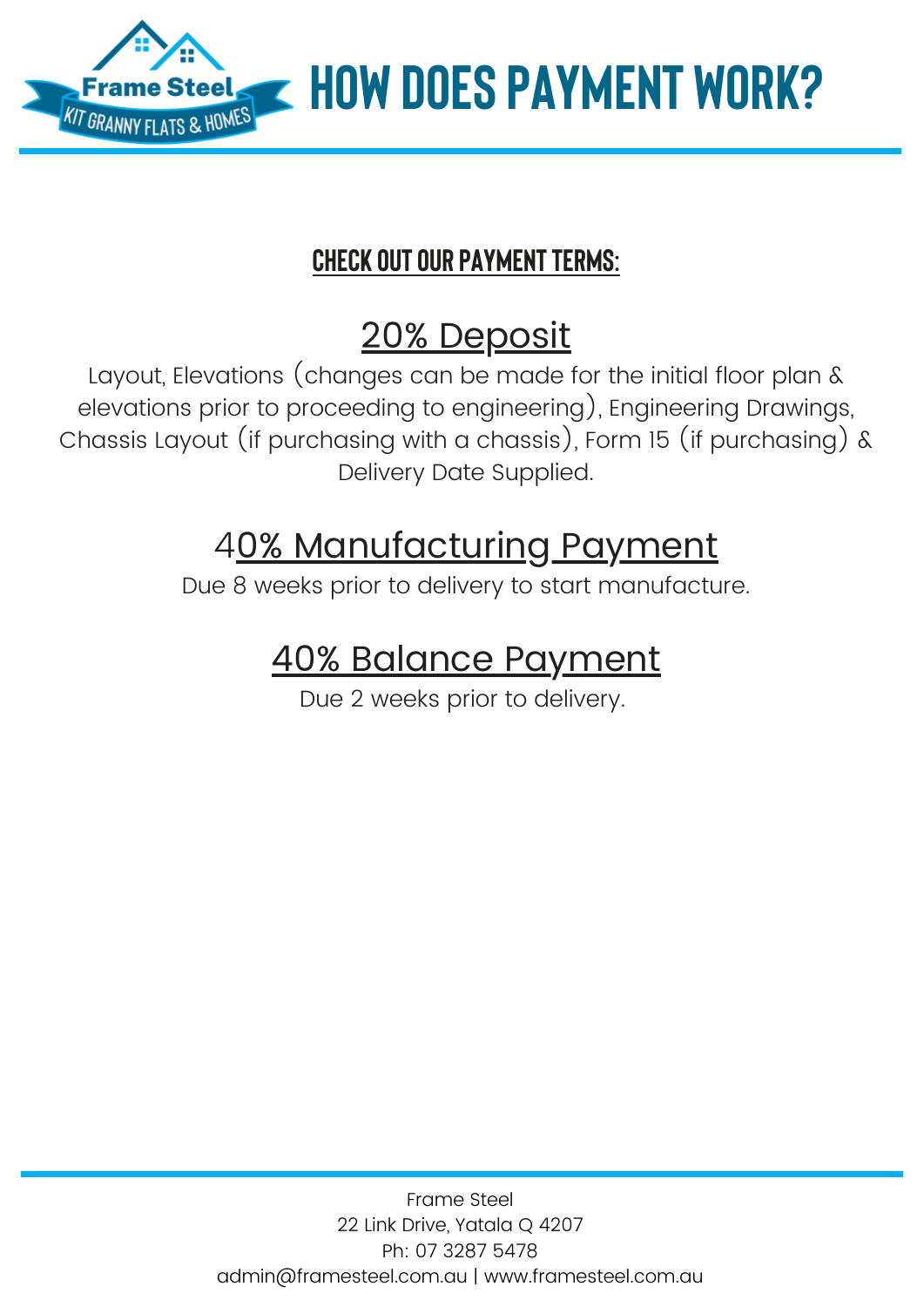

### **STEPS TO COMPLETING YOUR GRANNY FLAT**

### **1.**

### **CHOOSE YOUR DESIGN.**

View any of our [Studio](http://framesteel.com.au/studio-granny-flat-designs-brisbane/), 1 [Bedroom](http://framesteel.com.au/1-bedroom-granny-flat-designs-brisbane/), 2 [Bedroom](http://framesteel.com.au/2-bedroom-granny-flat-designs-brisbane/) or 3 [Bedroom](http://framesteel.com.au/3-bedroom-granny-flat-designs-brisbane/) granny flat designs & choose one that suits your requirements.

WINDOW, DOOR & INTERNAL ROOM POSITIONS CAN BE CHANGED FOR NO EXTRA CHARGE.

### **2.**

### **CONTACT A PRIVATE CERTIFIER.**

You will need to find  $\&$  engage a private certifier local to where you are building as they will need to conduct the required inspections as part of your approval.

### **3.**

### **GET A QUOTE.**

Get in [touch](http://framesteel.com.au/contact-brisbane-granny-flats/) with us for a quote including the changes that you have made (window, door & internal wall position changes are free of charge), delivery, engineering certificate & any other requirements that you have.

### **4.**

### **PAY A DEPOSIT.**

When you are ready to start your application process, [contact](http://framesteel.com.au/contact-brisbane-granny-flats/) us to pay your initial 20% deposit. Once this has been received, we supply your floor plan & elevations including any changes that you have made for your council application. We will also provide you with a delivery date. Delivery within 2 hours of Yatala is \$900.

### **5.**

### **SOIL TEST & FOUNDATION ENGINEERING.**

You will need to find & engage a soil testing company & structural engineer (usually, your chosen engineer will also do soil testing) local to where you are building. Once your soil test has been completed & soil type determined, your engineer will need to provide a footing or slab design to suit.

### **6.**

### **PRELIMINARY APPROVAL.**

Submit the documentation that you have received so far (floor plan, soil test etc) to your chosen private certifier for preliminary approval subject to building engineering.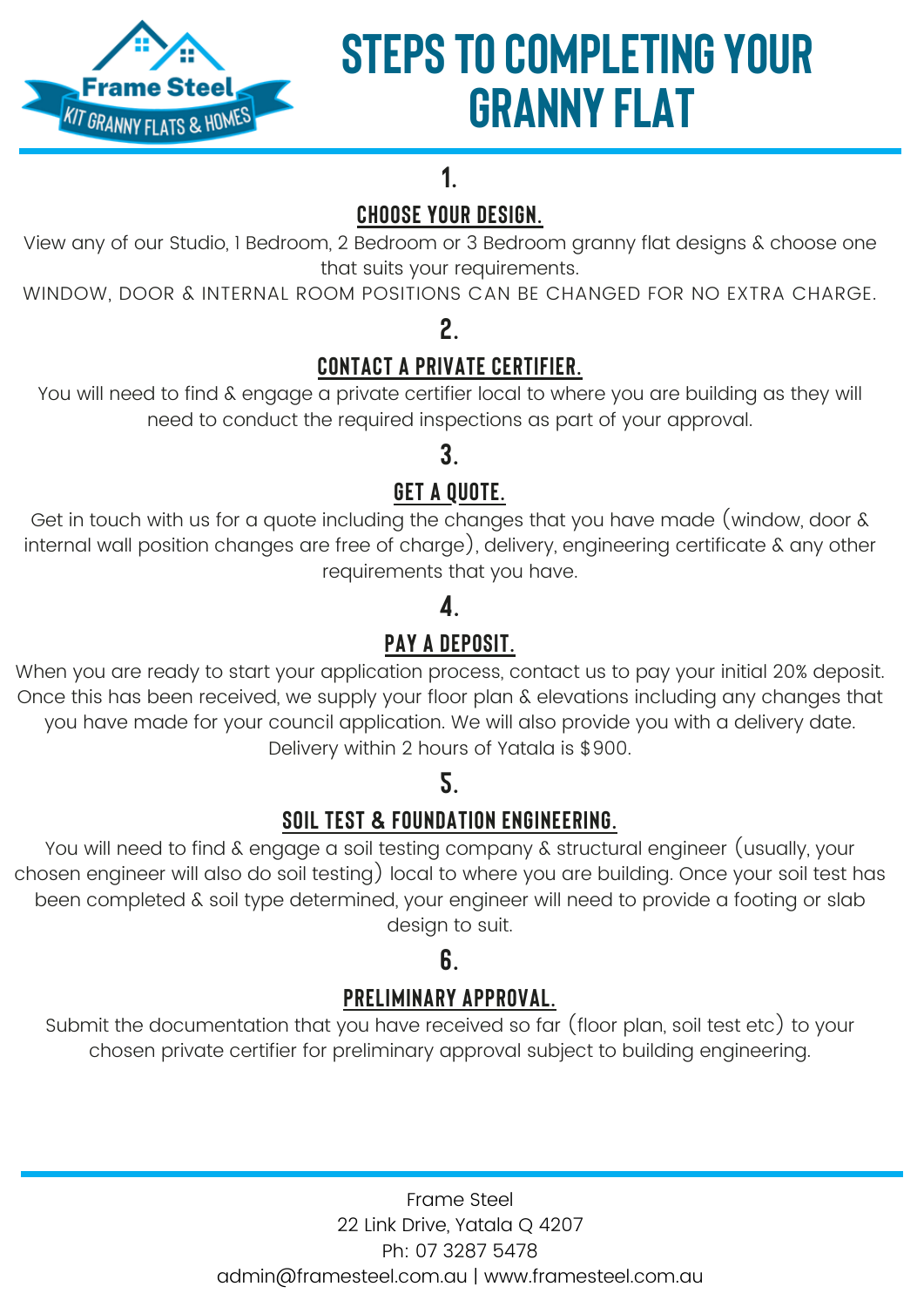

### **STEPS TO COMPLETING YOUR GRANNY FLAT**

### **7. ENGINEERING DESIGN.**

Once you have received your preliminary approval, you will need to obtain building approval from your certifier. At this stage, we will require a written confirmation from you (email is suitable) confirming that the floor plan & elevations we have supplied to you are correct. Once this has been received, the wind rating will be determined for your property. In the event that you require a higher wind rating, we will notify you of wind rating required and the cost involved. Generally speaking, to increase the wind rating to N3 for a 60m² building is an additional \$1,800. This includes the upgrade on the windows & doors, roof strapping & framing engineering. Once the wind rating has been determined, your engineering drawings & engineering certificate will be sent over to you to submit to your certifier.

### **8.**

### **COLOUR CONFIRMATION.**

We will send through an email to confirm your colour choices for your corrugated iron wall cladding (or HardiePlank if your purchasing this), roofing, gutters, fascia & window & doors frames. You will be sent a link to our Colour Confirmation Google form to complete the selections.

#### **9.**

### **MANUFACTURING PAYMENT.**

Your 40% manufacturing payment is due 8 weeks prior to delivery. Once this is received, we can start production of your frames, and process the orders for the windows, external cladding, roofing & flooring (if purchasing with a gal chassis).

### **10.**

### **BALANCE PAYMENT.**

Your 40% balance payment is due 2 weeks prior to delivery.

### **11.**

### **DELIVERY DAY.**

Congratulations! Now the fun begins!

Your items will be delivered in up to 4 separate deliveries.

You will receive the following:

- Framing, Chassis (if purchasing with floor system. For this delivery, we will require at least one extra person onsite to assist with unloading. We do not have a crane truck.)
- Flooring (if purchasing on a chassis)
- HARDIEplank (if this is your chosen cladding)
- CGI Roof Sheets, CGI Wall Sheets (if this is your chosen cladding), Gutter & Fascia.
- Sliding Windows & Sliding Doors.

#### Please note: Pick up of our kits is not available.